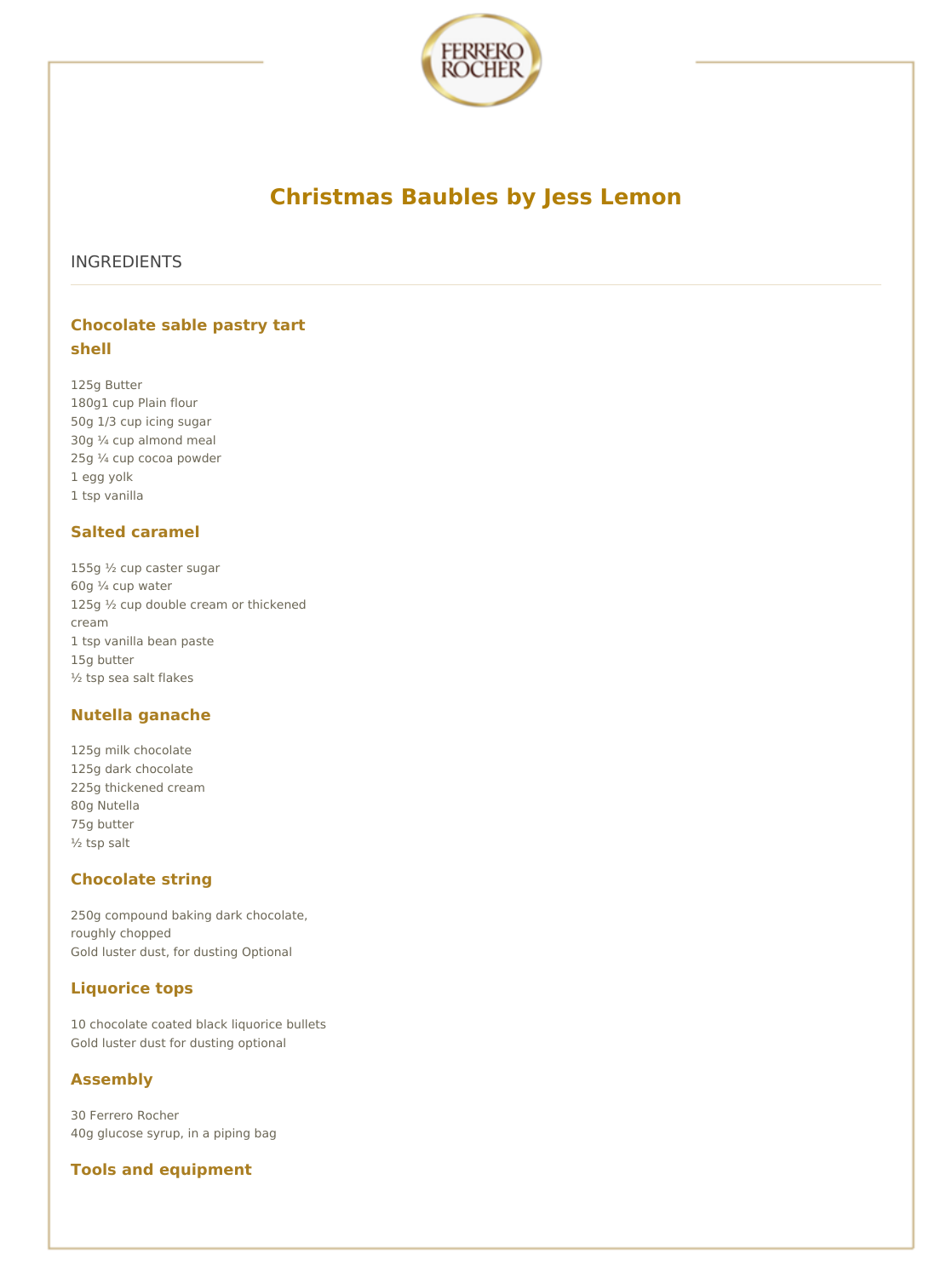

Food processor 2 Saucepans Stick blender optional Measuring scales Rubber spatula Piping bags Tart rings 2cm diameter Palette knife 3 Mixing bowls Rolling pin 1 Baking tray

## **INSTRUCTIONS**

#### **Chocolate sable pastry tart shell**

- Preheat oven to 180 degrees Celsius. Place the plain flour, icing sugar, almond meal and cocoa powder into a food processor. Blitz to combine. **1.**
- **2.** Add butter and pulse until a bread crumb consistency.
- **3.** Add in egg yolk and vanilla, pulse until a dough forms.
- **4.** Roll out the dough in between two sheets of baking paper to 2mm thickness.
- **5.** Freeze for 30 minutes.
- **6.** Grease tart rings, slice 2cm wide and 8cm long strips of the rolled out pastry.
- **7.** Mould the strips into the rings and cut a 2cm diameter disc of pastry for the base of the pastry.
- **8.** Chill the moulded tart rings in the freezer for 30 minutes.
- 9. Blind bake for 12 minutes, remove the baking beans and bake for a further 5-8 minutes. Cool completely. Store in an airtight container. Keeps in an airtight container for 2 months. **9.**

#### **Salted caramel**

- Place the sugar and water into a saucepan over medium to low heat. Bring the mixture to an amber colour, swirling every now and then "DO NOT STIR". **1.**
- **2.** Meanwhile bring cream and vanilla bean paste to a simmer over medium to low heat.
- **3.** Once the sugar mixture has come to an amber colour, slowly add in the cream swirling gently until well incorporated.
- Remove from the heat and add in the butter and salt, using a stick blender and blend until well combined Optional. Pour the mixture into a bowl and allow to cool down completely. **4.**

#### **Nutella ganache**

- **1.** Place the milk chocolate and dark chocolate in a microwave safe bowl, melt in the microwave in 30 second bursts.
- Meanwhile bring cream to a simmer. Remove from the heat and pour the cream onto melted chocolate, using a spatula mix until well combined. **2.**
- **3.** Add in the Nutella and salt. Using a stick blender, blend in the butter until smooth. Pour into a piping bag.

#### **Chocolate string**

- **1.** Melt the chopped dark chocolate in the microwave in 30 second bursts until completely melted.
- **2.** Pour the melted chocolate into a piping bag. Snip a very small slit off the tip of the piping bag.
- **3.** Carefully pipe a loop on a flat baking sheet and repeat to make 30 strings, make extra just in case.